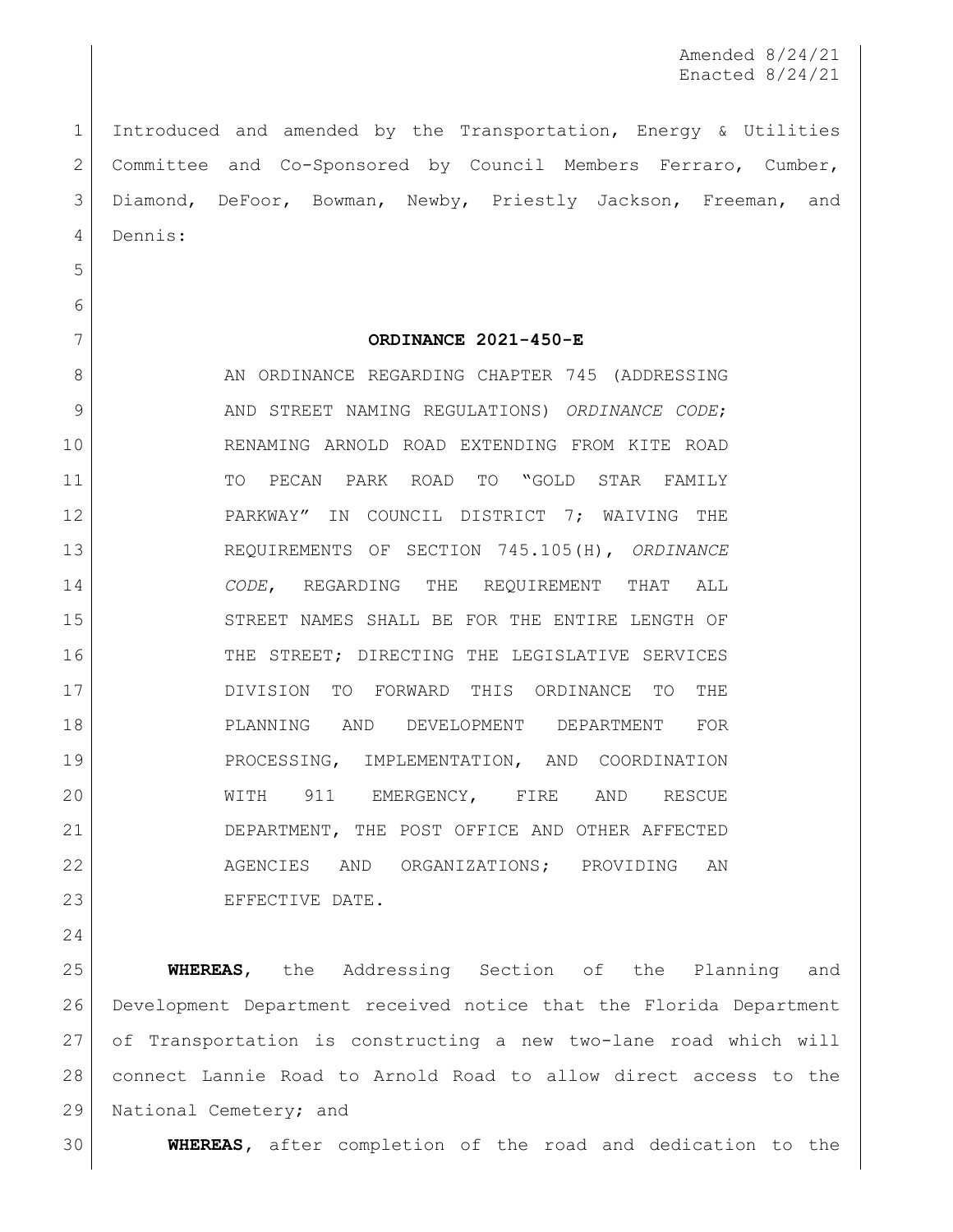Amended 8/24/21

 City of Jacksonville, the new two-lane road will be assigned the newly proposed road name of "Gold Star Family Parkway" which honors 3 the families of military personnel; and

 **WHEREAS,** a portion of Arnold Road that extends from Kite Road to Pecan Park road will be re-named to "Gold Star Family Parkway"; and

 **WHEREAS,** the street name change from Arnold Road to "Gold Star Family Parkway" affects the address re-assignment of 3 property owners; and

 **WHEREAS,** on April 28,2021, and June 3, 2021, and pursuant to section 745.105, Ord. Code the Planning and Development Department mailed written notification of the proposed street name change from Arnold Road to "Gold Star Family Parkway" to the property owners assigned to the designated street name which notice requested the property owner's written approval or objection to the proposed street name change. A copy of the April 28, 2021, and August 3, 2021, letters are attached as **Exhibit 1 and Revised Exhibit 2,**  labeled as "Revised Exhibit 2, Rev 2nd Notice, August 16, 2021 - 19 TEU"; and

 **WHEREAS,** the property owners failed to respond to the Planning Department's letters seeking their consent or objection, therefore, pursuant to Section 745.105, Ordinance Code, the property owners 23 are deemed to have consented to the street name change; and

 **WHEREAS,** the Addressing Staff invited the applicant and the property owners to the February 3, 2021, public meeting of the 911 Emergency Addressing Advisory Committee in order to participate in the discussion regarding the "Gold Star Family Parkway" street name 28 change request; and

 **WHEREAS,** on February 3, 2021, the 911 Emergency Addressing Advisory Committee determined and voted to approve the proposed street name change to "Gold Star Family Parkway". An excerpt of the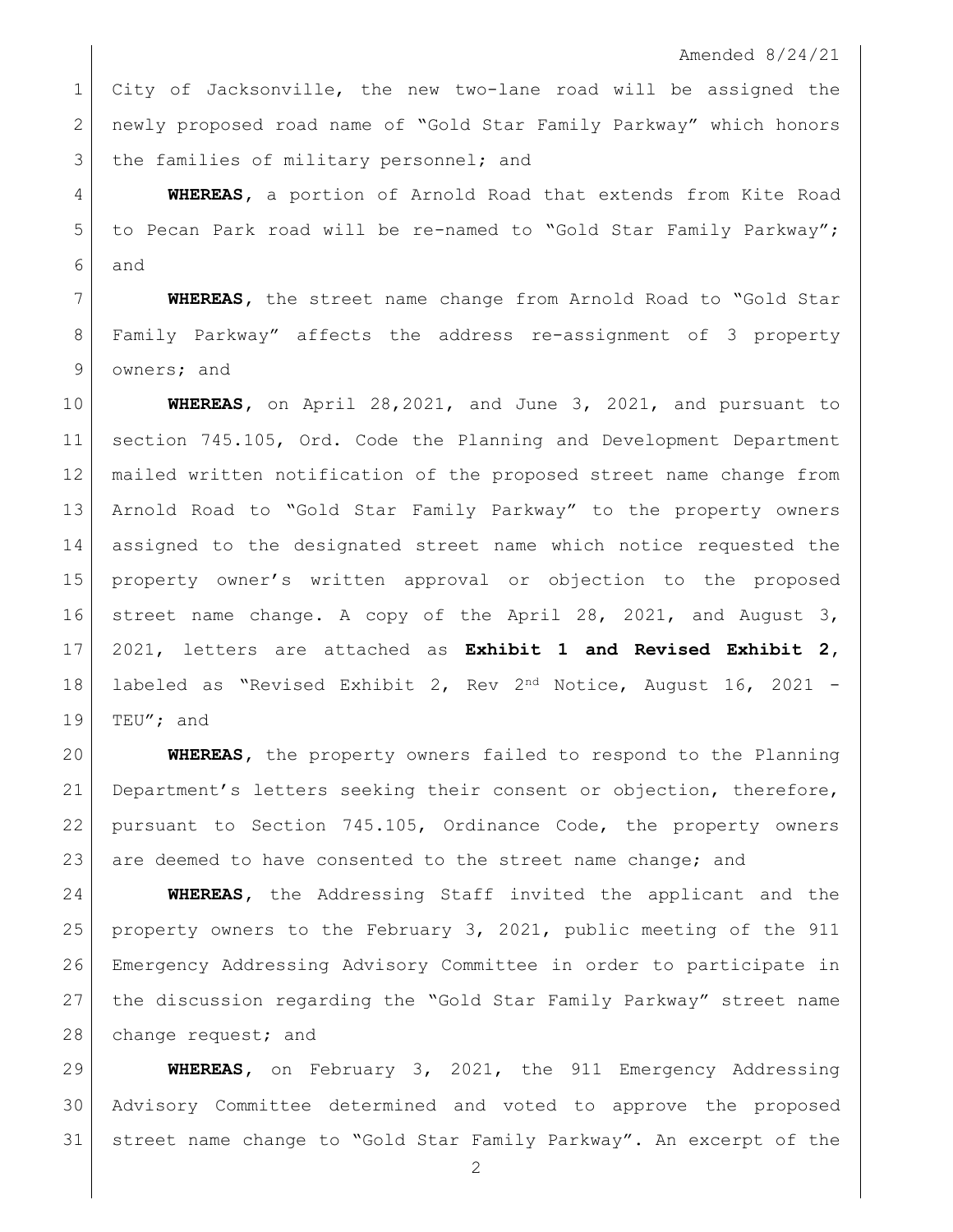Amended 8/24/21

 minutes of the February 3, 2021, meeting are attached hereto as **Exhibit 3;** and

 **WHEREAS**, on February 24, 2021, the Jacksonville Historic Preservation Commission reviewed the street name request, and recommended to change Arnold Road to "Gold Star Family Parkway"; a copy of the recommendation and the minutes of the Jacksonville Historic Preservation Commission are attached hereto as **Exhibit 4**; and

 **WHEREAS,** a copy of the map of "Arnold Road" is attached hereto as **Exhibit 5;** and

 **WHEREAS**, the Council finds it appropriate to change the 12 referenced portion of Arnold Road to "Gold Star Family Parkway"; 13 now therefore,

**BE IT ORDAINED** by the Council of the City of Jacksonville:

 **Section 1. Arnold Road Renamed.** The street name of that portion of Arnold Road extending from Lannie Road to Pecan Park 17 Road, in Council District 7, is hereby renamed "Gold Star Family Parkway", by which name such street segment shall be hereafter known and designated. A copy of the map of the renamed "Gold Star Family Parkway" is attached hereto as **Exhibit 5.**

 **Section 2. Waiver of Section 745.105 (h), Ordinance Code.** Subsection 745.105 (h), *Ordinance Code*, requiring that street name 23 changes be for the entire length of a street, is hereby waived to allow for the new street name for only a portion of the street as 25 set forth in Section 1 hereof.

 **Section 3. Directing Legislative Services to forward a copy to the Planning and Development Department.** The Chief of Legislative Services is requested to send a copy of this legislation, once enacted, to the Planning and Development Department, Addressing Section, for processing, implementation, and coordination with 911 Emergency, Fire and Rescue Department, the